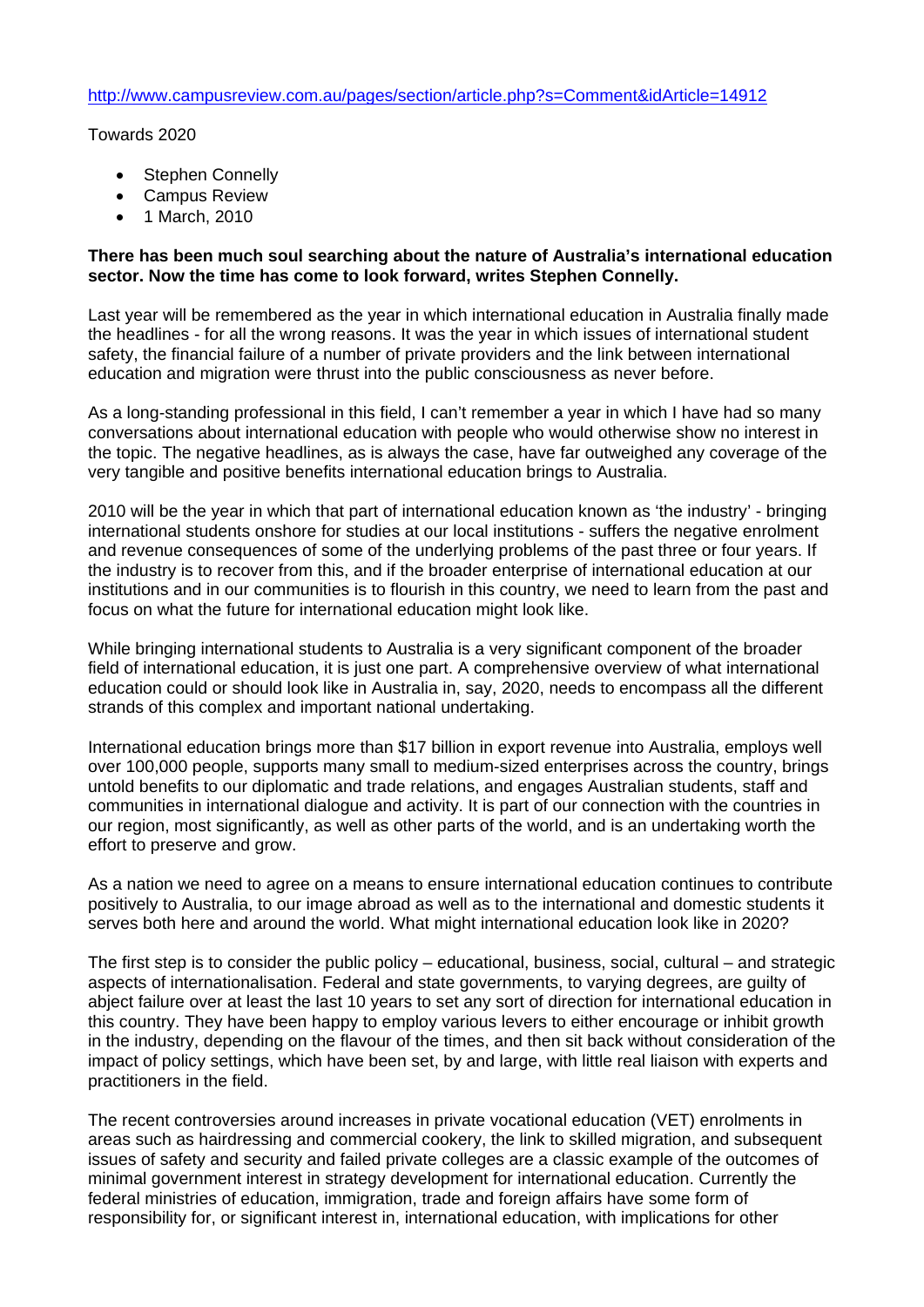ministries including innovation, industry, science and research. State governments, their various departments all around the country and their offices overseas, are involved as well. Devising a national strategy for international education in this complexity of cross-jurisdictional responsibility has always been and remains nigh on impossible.

The Council of Australian Governments (COAG) is currently working on a national international students strategy and peak bodies such as Universities Australia are trying hard to ensure it is a broad as possible. We await the outcome of consultations with interest, but the structure to develop, deliver and monitor a long-term national strategy remains missing. There is no Tourism Australia equivalent for international education, yet this is what is needed.

The most visible form of international education is international students studying onshore in Australia. Federal government figures from November 2009 show there are about 630,000 international students in Australia. The current threat to the health of the industry is partly due to the massive increases in private VET enrolments over the past few years, a situation allowed to unfold by weak quality assurance and registration processes at state level and poor implementation of the student visa program.

In 2002, university enrolments of international students comprised 42 per cent of all international students in Australia. Private VET enrolments comprised just 14 per cent. Immigration policy settings, which skewed the industry away from an education focus towards migration, have resulted in private VET enrolments now comprising 31 per cent of all international students in Australia, almost as large as higher education, which has fallen to 32 per cent. Other sectors (schools, public VET, English language) have either stayed at the same proportion or fallen over that seven-year period (though it must be noted, these statistics do not include English-language enrolments by students on working holiday or tourist visas).

Clearly, our current onshore enrolment profile is not healthy. Recent publicity, plus further changes to government policy settings (again with little consultation) will result in a drop in commencing numbers during 2010, something observers will label a market correction, the magnitude of which is as yet unclear. But if we are to take control of some of the elements that have buffeted the industry during 2009, we need to have some idea of what enrolment profile the industry should develop.

One way to do this is to start with research undertaken in 2007. Feedback from universities and modelling commissioned by IDP Education demonstrated that demand for international higher education places in Australia would grow at about 4 per cent per year to 2010, then at 3 per cent to 2015.

Growth in demand has in fact been much faster, with two semesters of double digit growth in enrolments in higher education in 2009. Even with the inevitable slowing in demand over the next few semesters, demand should still hit the projected 260,000 by 2020, up from 204,000 now. At 260,000 in 2020, many universities will have reached the limit of their appetites and capacities for international students. Flattening supply and increasing demand in the university sector should create an environment in which the quality of international students also increases.

If we assume that a healthy onshore enrolment profile has university enrolments as 40 per cent of all international students in Australia, we can make some predictions about possible enrolment levels in the other sectors, in part due to the influence higher education enrolments have on other sectors acting as pathways to university studies. Private VET enrolments were just under 200,000 in November 2009. Recent modelling for IEAA indicates that enrolments of international students in this sector could fall to 85,000 by the end of 2012, increasing again via a combination of factors – including an impending shake-out of poor quality providers and subsequent consolidation – to 129,000 by 2020.

With public VET and schools enrolments at about 36,000 each, English language enrolments at about 150,000, and various other enrolment types around 40,000, the number of international students studying in Australia in 2020 could be around 650,000 – 20,000 more than November 2009, or growth of 3 per cent between 2010 and 2020. This may be the profile for a healthy and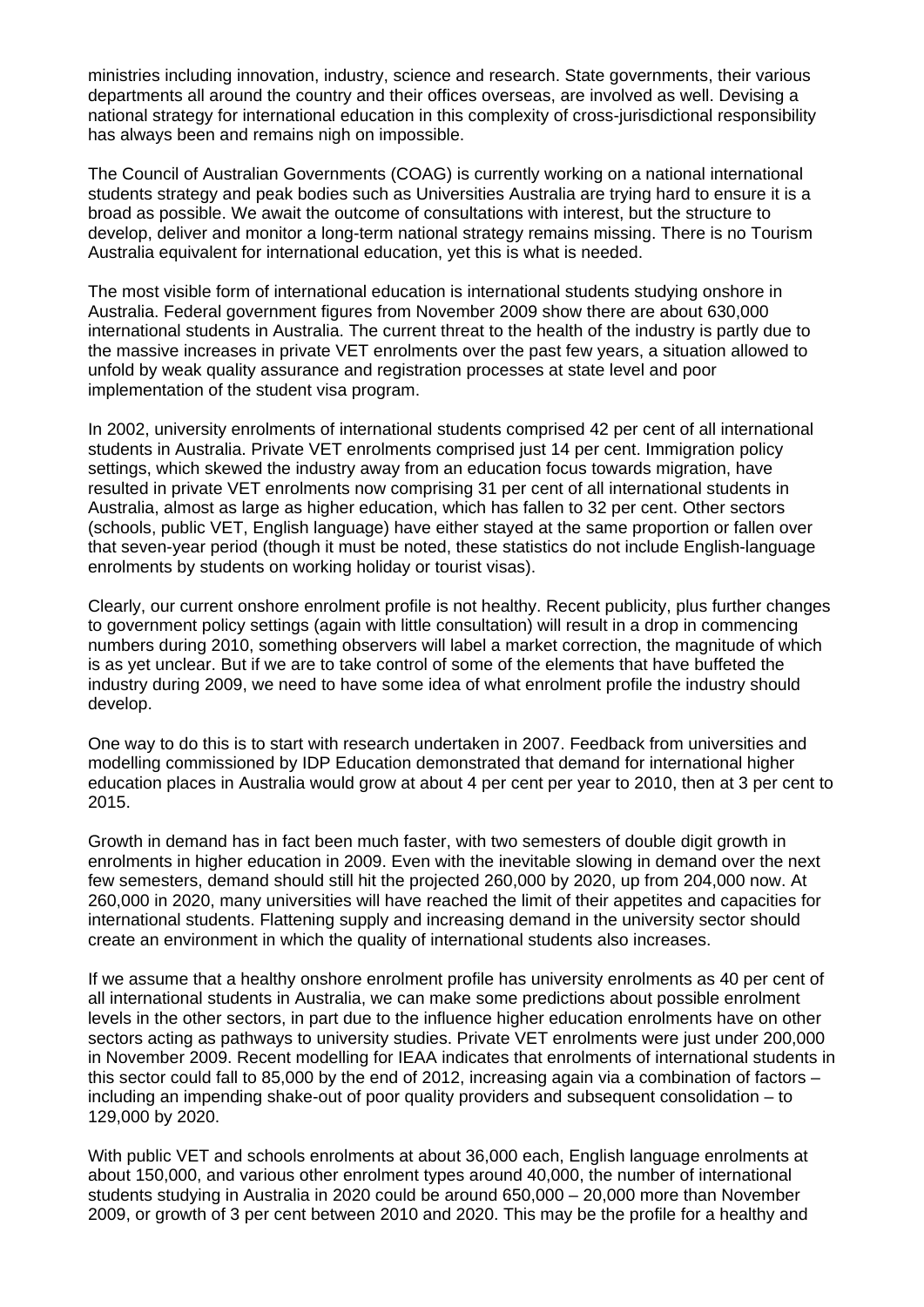sustainable international education industry in Australia in 2020, generating export revenue around \$22 billion annually, and still a top five export industry, given the size and current growth trends of other industries. The question is - where are the mechanisms by which this could be debated, agreed or modified as appropriate, and then a national effort made to achieve these numbers?

Many other elements of international education are ignored by the media and by government in discussions about the industry. Yet they are as important as bringing international students to Australia, and a number of them underpin that high-profile aspect of the enterprise. They include:

• internationalisation of staff - ensuring staff in our schools, colleges and universities have the requisite skills, professional development and linkages to progress the internationalisation aims of their institutions, and by extension the country;

• internationalisation of curriculum - which we would need even if there were no international students at all, but which ensures our graduates are equipped to succeed in an internationalised workforce;

• internationalisation of research - supporting vital links between Australian researchers and their colleagues overseas, for collaboration and training;

• internationalisation of student services - provision of support services to international students studying Australian programs here and overseas;

• international mobility of local students - providing opportunities for Australian students to undertake a part of their studies overseas;

• transnational education - the provision of Australian programs and courses to international students living at home in their own countries; and,

• international projects - the engagement of Australian institutions with mainly development programs in countries in our region and others with which Australia has developed strategic or business linkages.

All these elements make up a comprehensive framework for the development of institutional and national strategies for internationalisation. Such a framework enables debate about the relative importance of each element, target setting, assigning responsibility for achieving targets, measurement of progress towards targets and identification of quality issues and how to deal with them.

There is one final element of an overall internationalisation framework that is crucial to dealing with the current challenges facing the industry in this country – engagement of the community, business and industry in international education.

Even though the negative press coverage both here and overseas has not been good for the reputation of Australia as a leading provider of international education – and has often not been balanced or very well informed – it has done us all a great service in raising the profile of the industry amongst the general population.

This is an opportunity we cannot miss. The long-term health of international education in Australia relies on government and institutional ability to mobilise community support and understanding for the international students living and studying among us, mirroring in the community the efforts already underway inside institutions to achieve greater interaction between domestic and international students. This will be the most effective means of assisting international students to lead safe and rewarding lives in our communities, to contribute to those communities and enrich their own experience of studying in Australia.

Local councils around the country, from Darebin in Melbourne's north to Adelaide City Council, are recognising the contributions international students can make – and the support they need – and